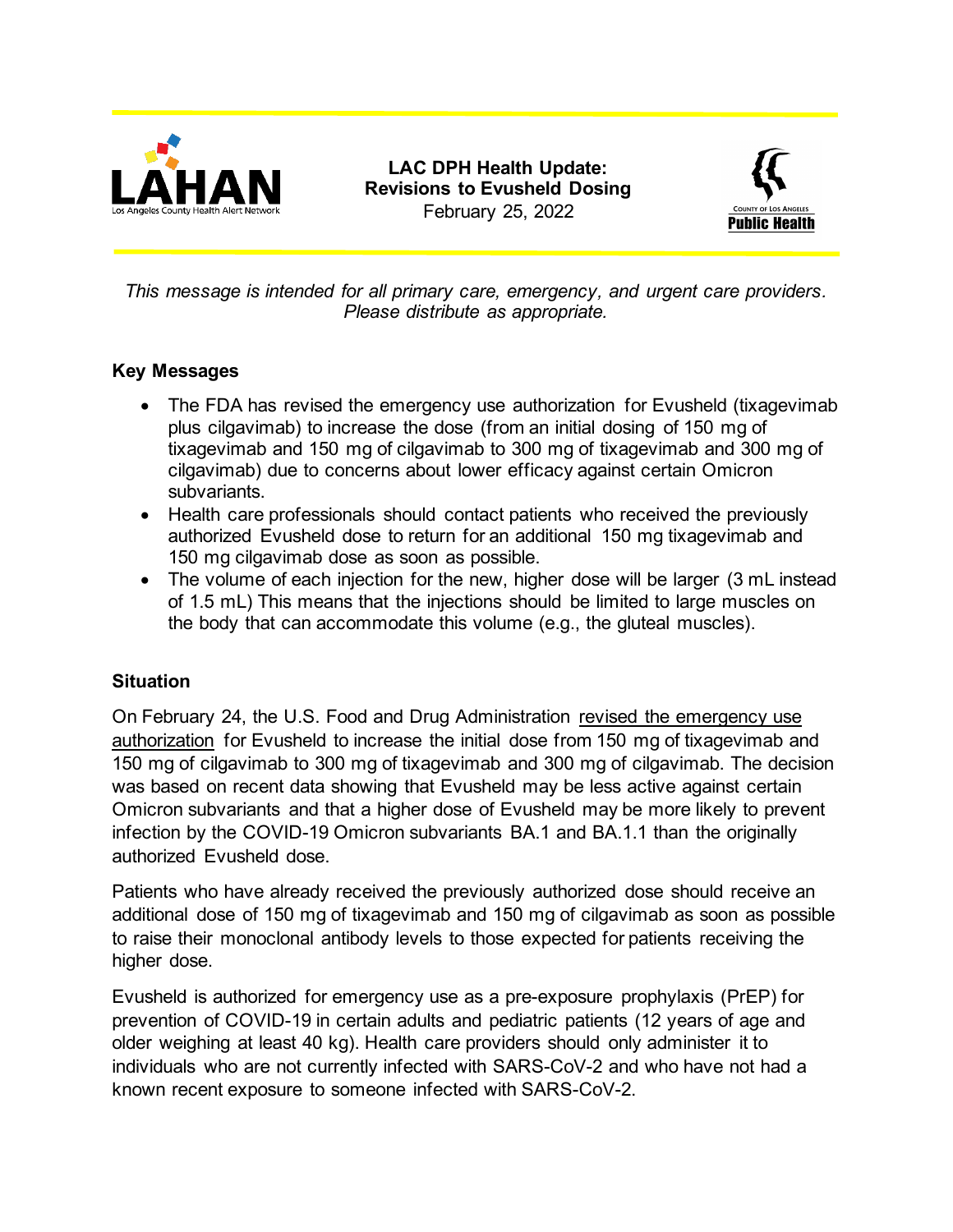Evusheld is only authorized for those:

- who have moderate-to-severe immune compromise due to a medical condition or who have received immunosuppressive medications or treatments and may not mount an adequate immune response to COVID-19 vaccination, or
- for whom vaccination with any available approved or authorized COVID-19 vaccine is not recommended due to a history of severe adverse reaction (e.g., severe allergic reaction) to a COVID-19 vaccine(s) and/or COVID-19 vaccine component(s).

The duration of protection provided by Evusheld against symptomatic COVID-19 infection may not be as long as was shown in the clinical trial supporting the initial authorization because data came from a time period before the emergence of the BA.1 and BA.1.1 subvariants. Because it is unclear which SARS-CoV-2 variant or Omicron subvariant will become dominant in the United States over the next few months, the recommended timing for repeat dosing is not available at this time.

## **Actions Requested of Providers**

- Health care professionals should contact patients who received the previously authorized Evusheld dose to return for an additional 150 mg tixagevimab and 150 mg cilgavimab dose as soon as possible.
- The volume of each injection for the new, higher dose will be larger: 3 mL instead of 1.5 mL. This means that the injections should be limited to large muscles on the body that can accommodate this volume (e.g., the gluteal muscles).
- Providers should review the updated Evusheld FDA Provider Fact Sheet before use.
- Providers who do not currently receive Evusheld but who have eligible patients can refer their patients to sites listed on the LAC DPH provider webpage [COVID-](http://publichealth.lacounty.gov/acd/ncorona2019/Therapeutics/)[19 Monoclonal & Antiviral Therapy for Nonhospitalized Patients.](http://publichealth.lacounty.gov/acd/ncorona2019/Therapeutics/) Refer to the "Procuring Medications for your Patients" section and connect with the listed points of contact
- Facilities that are interested in becoming an Evusheld provider or that have other Therapeutics-related questions can contact LAC DPH at [DPH-](file://hosted.lac.com/dph/hc/lahan/Actual%20HANs%20and%20drafts/Alerts%20sent%20by%20subject/LAHAN%20Evusheld%2002.25.22/DPH-Therapeutics@ph.lacounty.gov)[Therapeutics@ph.lacounty.gov.](file://hosted.lac.com/dph/hc/lahan/Actual%20HANs%20and%20drafts/Alerts%20sent%20by%20subject/LAHAN%20Evusheld%2002.25.22/DPH-Therapeutics@ph.lacounty.gov)

## **Additional Resources**

- Fact Sheets for [Healthcare Providers](https://www.fda.gov/media/154701/download) and [Patients/Caregivers](https://www.fda.gov/media/154702/download) on Evusheld
- LAC DPH provider webpage [COVID-19 Monoclonal & Antiviral Therapy for](http://publichealth.lacounty.gov/acd/ncorona2019/Therapeutics/) [Nonhospitalized Patients](http://publichealth.lacounty.gov/acd/ncorona2019/Therapeutics/)
- [FDA Letter of Authorization](https://den8dhaj6zs0e.cloudfront.net/50fd68b9-106b-4550-b5d0-12b045f8b184/6d1d5fea-2532-46e9-a1d4-1504f6dd41b2/6d1d5fea-2532-46e9-a1d4-1504f6dd41b2_pi_ifu_rendition__c.pdf) for Evusheld
- [FAQ on the EUA for Evusheld](https://www.fda.gov/media/154703/download)
- AstraZeneca [update on Evusheld](https://www.astrazeneca.com/media-centre/statements/2022/fda-evusheld-dosage-update-us.html)

For questions related to Evusheld, please contact DPH-Therapeutics@ph.lacounty.gov